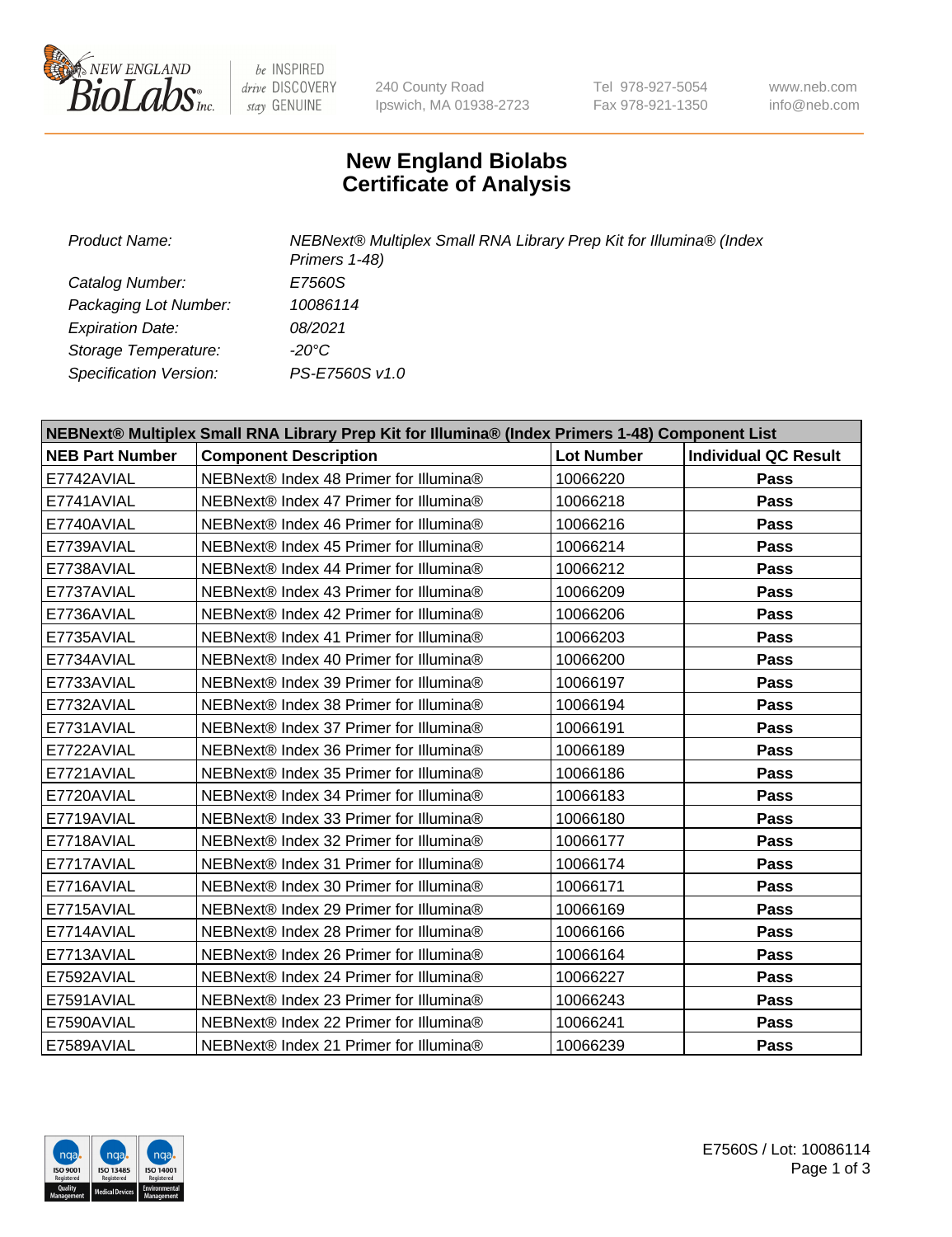

be INSPIRED drive DISCOVERY stay GENUINE

240 County Road Ipswich, MA 01938-2723 Tel 978-927-5054 Fax 978-921-1350 www.neb.com info@neb.com

| NEBNext® Multiplex Small RNA Library Prep Kit for Illumina® (Index Primers 1-48) Component List |                                                 |                   |                             |  |
|-------------------------------------------------------------------------------------------------|-------------------------------------------------|-------------------|-----------------------------|--|
| <b>NEB Part Number</b>                                                                          | <b>Component Description</b>                    | <b>Lot Number</b> | <b>Individual QC Result</b> |  |
| E7588AVIAL                                                                                      | NEBNext® Index 20 Primer for Illumina®          | 10066237          | Pass                        |  |
| E7587AVIAL                                                                                      | NEBNext® Index 19 Primer for Illumina®          | 10066235          | Pass                        |  |
| E7586AVIAL                                                                                      | NEBNext® Index 18 Primer for Illumina®          | 10066244          | Pass                        |  |
| E7585AVIAL                                                                                      | NEBNext® Index 17 Primer for Illumina®          | 10066224          | Pass                        |  |
| E7584AVIAL                                                                                      | NEBNext® Index 16 Primer for Illumina®          | 10066222          | Pass                        |  |
| E7583AVIAL                                                                                      | NEBNext® Index 15 Primer for Illumina®          | 10066233          | Pass                        |  |
| E7582AVIAL                                                                                      | NEBNext® Index 14 Primer for Illumina®          | 10066231          | Pass                        |  |
| E7581AVIAL                                                                                      | NEBNext® Index 13 Primer for Illumina®          | 10066229          | Pass                        |  |
| E7562AVIAL                                                                                      | NEBNext® Index 27 Primer for Illumina®          | 10066134          | Pass                        |  |
| E7561AVIAL                                                                                      | NEBNext® Index 25 Primer for Illumina®          | 10066133          | Pass                        |  |
| E7355AAVIAL                                                                                     | ProtoScript® II Reverse Transcriptase           | 10066162          | Pass                        |  |
| E7334AAVIAL                                                                                     | NEBNext® First Strand Synthesis Reaction Buffer | 10066160          | Pass                        |  |
| E7333AAVIAL                                                                                     | NEBNext® SR RT Primer for Illumina®             | 10066158          | Pass                        |  |
| E7332AAVIAL                                                                                     | NEBNext® 3' SR Adaptor for Illumina®            | 10066155          | Pass                        |  |
| E7328AVIAL                                                                                      | NEBNext® 5' SR Adaptor for Illumina®            | 10066153          | Pass                        |  |
| E7327AAVIAL                                                                                     | Nuclease-free Water                             | 10066151          | Pass                        |  |
| E7326AAVIAL                                                                                     | <b>TE Buffer</b>                                | 10066149          | Pass                        |  |
| E7325AAVIAL                                                                                     | Linear Acrylamide                               | 10066147          | Pass                        |  |
| E7324AAVIAL                                                                                     | <b>DNA Gel Elution Buffer</b>                   | 10066145          | Pass                        |  |
| E7323AAVIAL                                                                                     | Quick-Load® pBR322 DNA-Mspl Digest              | 10066245          | Pass                        |  |
| E7322AVIAL                                                                                      | NEBNext® Index 12 Primer for Illumina®          | 10066130          | <b>Pass</b>                 |  |
| E7321AVIAL                                                                                      | NEBNext® Index 11 Primer for Illumina®          | 10066129          | Pass                        |  |
| E7320AVIAL                                                                                      | NEBNext® Index 10 Primer for Illumina®          | 10066128          | Pass                        |  |
| E7319AVIAL                                                                                      | NEBNext® Index 9 Primer for Illumina®           | 10066127          | Pass                        |  |
| E7318AVIAL                                                                                      | NEBNext® Index 8 Primer for Illumina®           | 10066126          | Pass                        |  |
| E7317AVIAL                                                                                      | NEBNext® Index 7 Primer for Illumina®           | 10066125          | <b>Pass</b>                 |  |
| E7316AVIAL                                                                                      | NEBNext® Index 6 Primer for Illumina®           | 10066131          | <b>Pass</b>                 |  |
| E7315AVIAL                                                                                      | NEBNext® Index 5 Primer for Illumina®           | 10066124          | Pass                        |  |
| E7314AVIAL                                                                                      | NEBNext® Index 4 Primer for Illumina®           | 10066123          | Pass                        |  |
| E7313AVIAL                                                                                      | NEBNext® Index 3 Primer for Illumina®           | 10066122          | <b>Pass</b>                 |  |
| E7312AVIAL                                                                                      | NEBNext® Index 2 Primer for Illumina®           | 10066121          | Pass                        |  |
| E7311AVIAL                                                                                      | NEBNext® Index 1 Primer for Illumina®           | 10066120          | Pass                        |  |
| E7310AAVIAL                                                                                     | NEBNext® SR Primer for Illumina®                | 10066143          | Pass                        |  |
| E7309AAVIAL                                                                                     | LongAmp® Taq 2X Master Mix                      | 10066141          | Pass                        |  |
| E7308AAVIAL                                                                                     | Murine RNase Inhibitor                          | 10066139          | Pass                        |  |
| E7305AAVIAL                                                                                     | NEBNext® 5' Ligation Enzyme Mix                 | 10066137          | Pass                        |  |